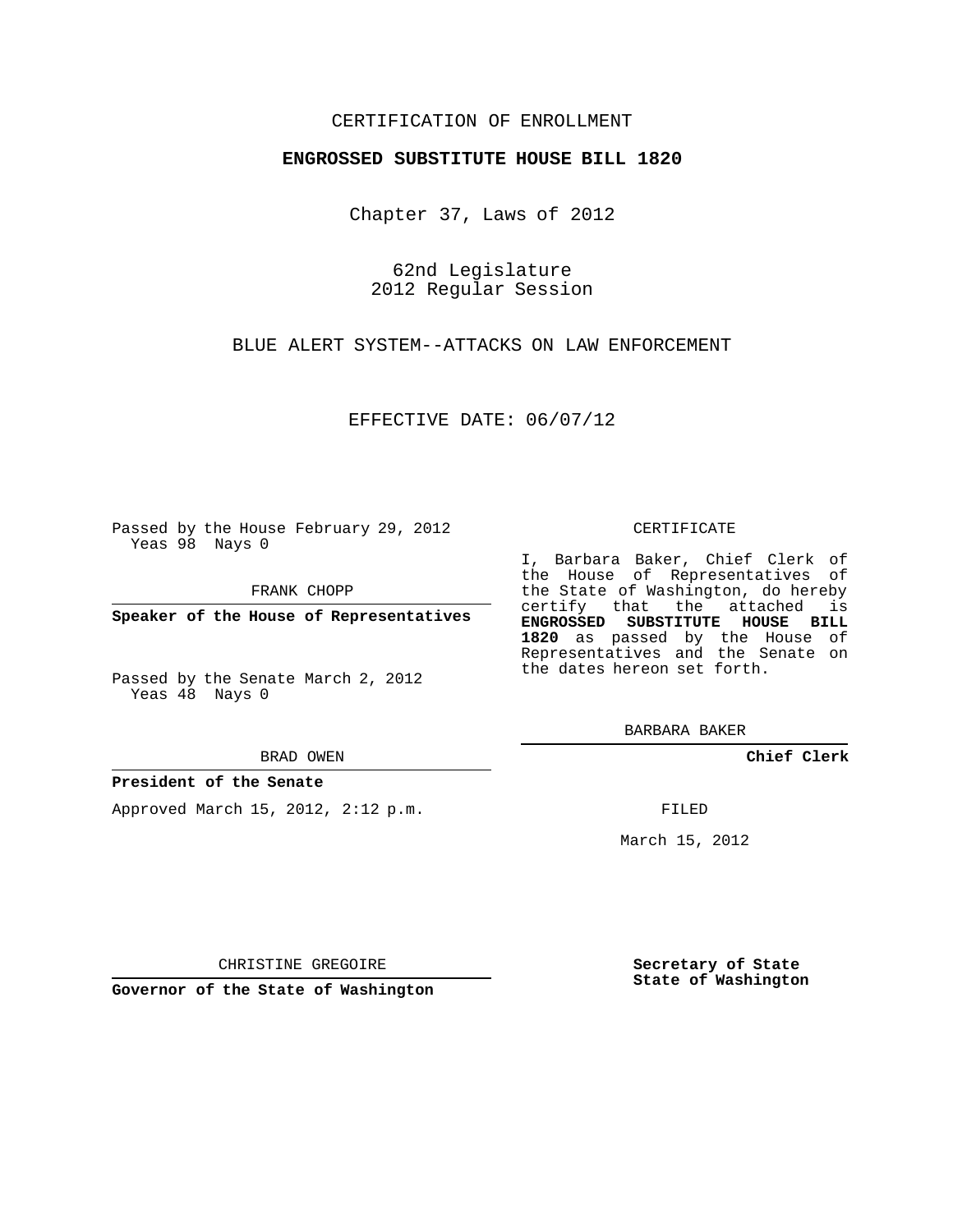# **ENGROSSED SUBSTITUTE HOUSE BILL 1820** \_\_\_\_\_\_\_\_\_\_\_\_\_\_\_\_\_\_\_\_\_\_\_\_\_\_\_\_\_\_\_\_\_\_\_\_\_\_\_\_\_\_\_\_\_

\_\_\_\_\_\_\_\_\_\_\_\_\_\_\_\_\_\_\_\_\_\_\_\_\_\_\_\_\_\_\_\_\_\_\_\_\_\_\_\_\_\_\_\_\_

Passed Legislature - 2012 Regular Session

# **State of Washington 62nd Legislature 2012 Regular Session**

**By** House Public Safety & Emergency Preparedness (originally sponsored by Representatives Hope, Liias, Rivers, Ryu, Moscoso, Morris, Hurst, Condotta, Jinkins, Fitzgibbon, Klippert, Johnson, Sells, Reykdal, Billig, Maxwell, and Kelley)

READ FIRST TIME 02/17/11.

1 AN ACT Relating to the blue alert system; and adding a new chapter 2 to Title 10 RCW.

3 BE IT ENACTED BY THE LEGISLATURE OF THE STATE OF WASHINGTON:

 NEW SECTION. **Sec. 1.** There is currently no system in place in Washington state to expedite the apprehension of violent criminals who seriously injure or kill local, state, or federal law enforcement officers. Other states have adopted blue alert systems to achieve this objective. The legislature declares that it is necessary to create a statewide blue alert system to speed the apprehension of violent criminals who kill or seriously injure local, state, or federal law enforcement officers.

 NEW SECTION. **Sec. 2.** The definitions in this section apply throughout this chapter unless the context clearly requires otherwise. (1) "Blue alert system" means a quick response system designed to issue and coordinate alerts following an attack upon a law enforcement 16 officer.

17 (2) "Investigating law enforcement agency" means the law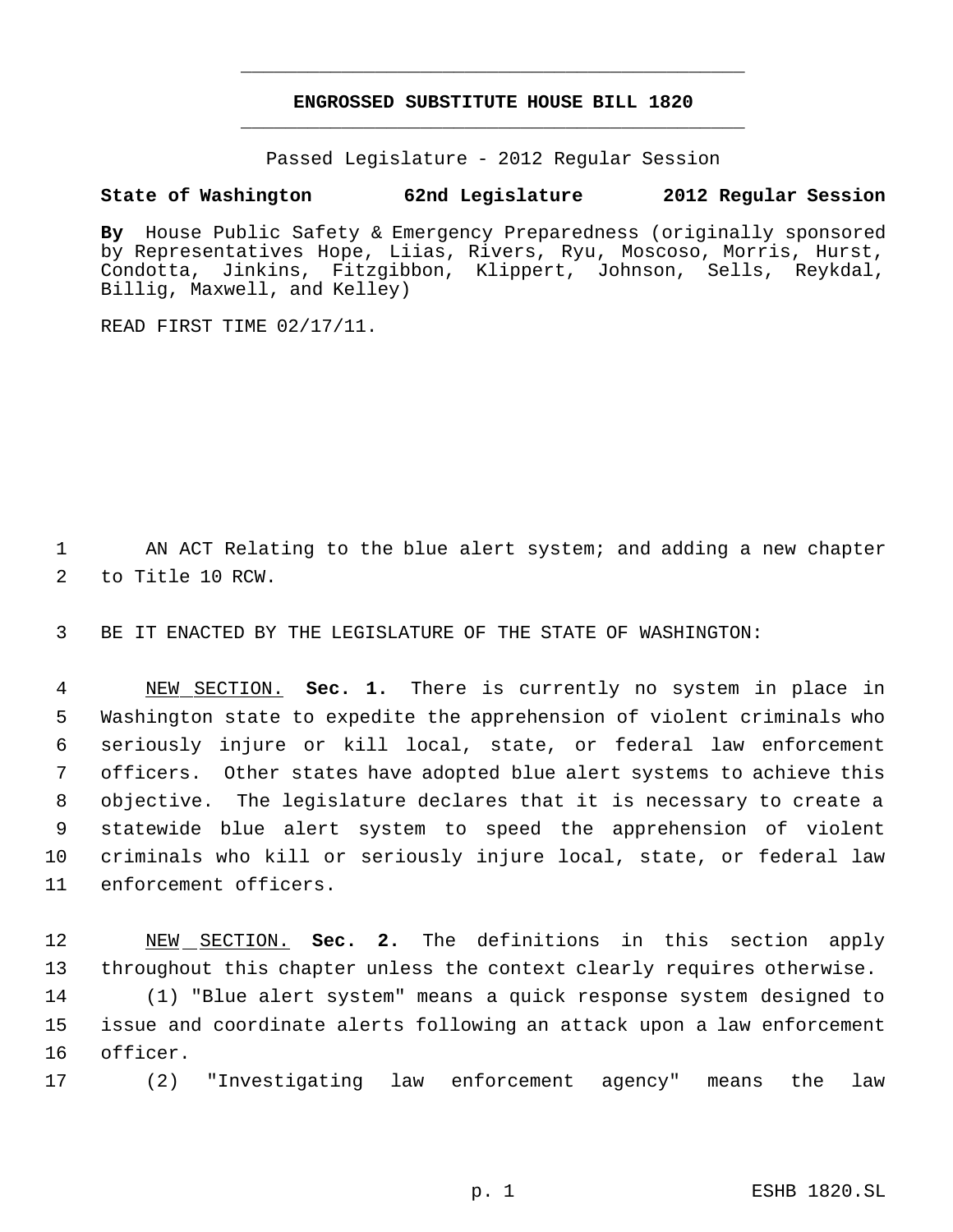enforcement agency that has primary jurisdiction over the area or has been delegated and accepted investigatory responsibility in which a law enforcement officer has been seriously injured or killed.

 (3) "Law enforcement agency" means a general law enforcement agency as defined in RCW 10.93.020 and a limited law enforcement agency as defined in RCW 10.93.020. Such agencies shall include, but are not limited to, the following:

8 (a) The Washington state patrol;

 (b) All law enforcement agencies and police departments of any 10 political subdivision of the state; and

(c) The department of corrections.

 (4) "Law enforcement officer" includes police officers, the attorney general and the attorney general's deputies, sheriffs and their regular deputies, corrections officers, tribal law enforcement officers, park rangers, state fire marshals, municipal fire marshals, sworn members of the city fire departments, county and district firefighters, and agents of the department of fish and wildlife. "Law enforcement officer" also includes an employee of a federal governmental agency who is authorized by law to engage in or supervise the prevention, detection, investigation, or prosecution of, or the incarceration of any person for, any violation of law, and who has statutory powers of arrest.

 (5) "Officer's employing law enforcement agency" means the law enforcement agency by which the officer is employed.

 NEW SECTION. **Sec. 3.** (1) Within existing resources, the Washington state patrol, in partnership with the Washington association of sheriffs and police chiefs, shall develop and implement a plan, commonly known as a blue alert system, consistent with the Amber alert program, endangered missing person advisory plan, and the missing person clearinghouse, for voluntary cooperation between local, state, tribal, and other law enforcement agencies, state government agencies, radio and television stations, and cable and satellite systems to enhance the public's ability to assist in apprehending persons suspected of killing or seriously injuring a law enforcement officer. The blue alert system shall include the following:

(a) Procedures to provide support to the investigating law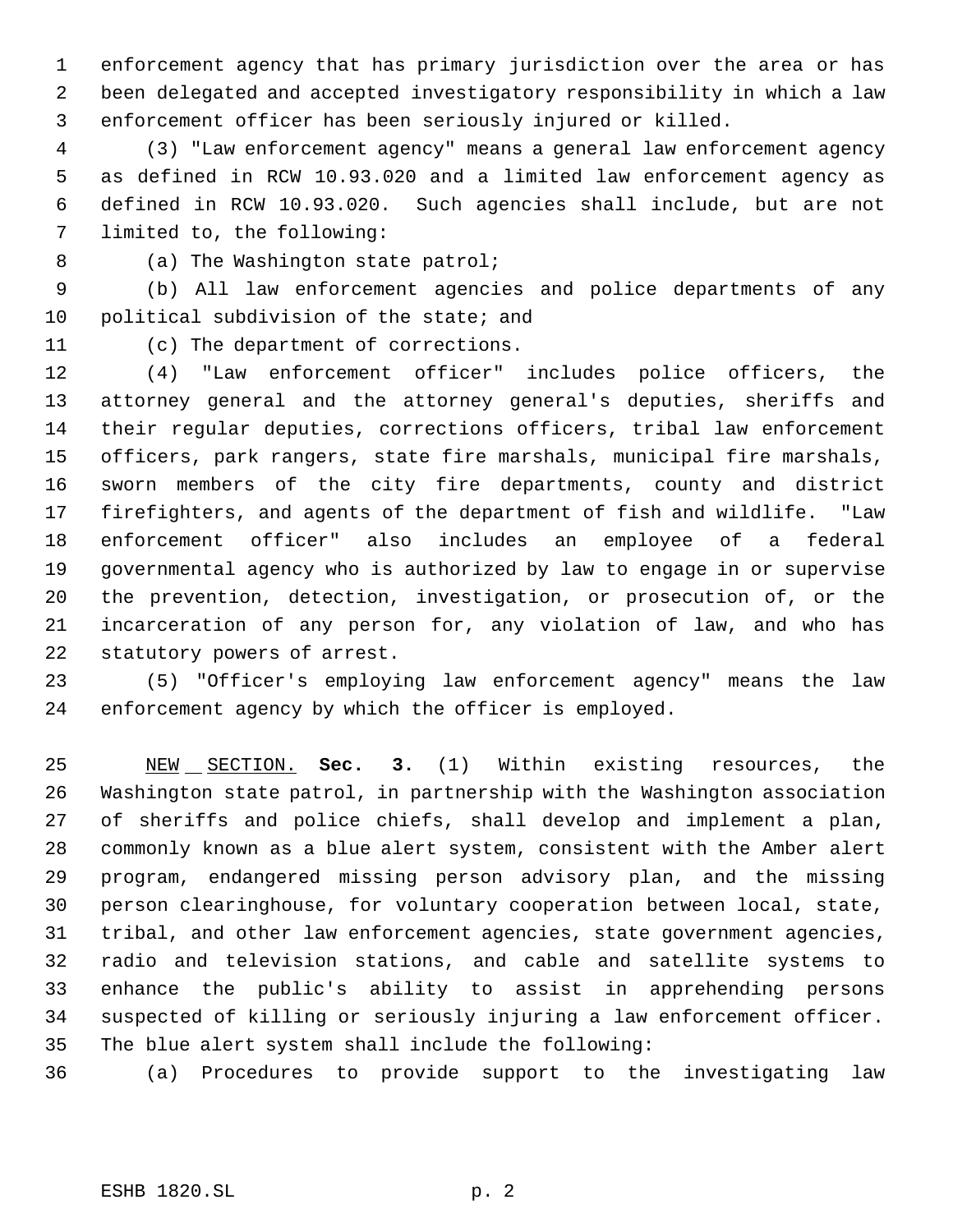enforcement agency as a resource for the receipt and dissemination of information regarding the suspect and the suspect's whereabouts and/or method of escape;

 (b) The process for reporting the information to designated media outlets in Washington; and

 (c) Criteria for the investigating law enforcement agency to determine quickly whether an officer has been seriously injured or killed and a blue alert therefore needs to be requested.

 (2) The investigating law enforcement agency may request activation of the blue alert system and notify appropriate participants in the blue alert system, when the investigating law enforcement agency believes that:

13 (a) A suspect has not been apprehended;

(b) A suspect may be a serious threat to the public;

 (c) Sufficient information is available to disseminate to the public that could assist in locating and apprehending the suspect;

 (d) Release of the information will not compromise the investigation; and

 (e) Criteria to ensure that releasing the victim information is proper, as to avoid improper next of kin notification.

 (3) When a blue alert is activated, the investigating law enforcement agency shall provide descriptive information under the criminal justice information act, chapter 10.98 RCW, and the national crime information center system.

 (4) The investigating law enforcement agency shall terminate the blue alert with respect to a particular suspect when the suspect is located or the incident is otherwise resolved, or when the investigating law enforcement agency determines that the blue alert system is no longer an effective tool for locating and apprehending the suspect.

 NEW SECTION. **Sec. 4.** No cause of action shall be maintained for civil damages in any court of this state against any radio or television broadcasting station or cable television system, or the employees, officers, directors, managers, or agents of the radio or television broadcasting station or cable television system, based on the broadcast of information supplied by law enforcement officials pursuant to the provisions of this chapter. Nothing in this section